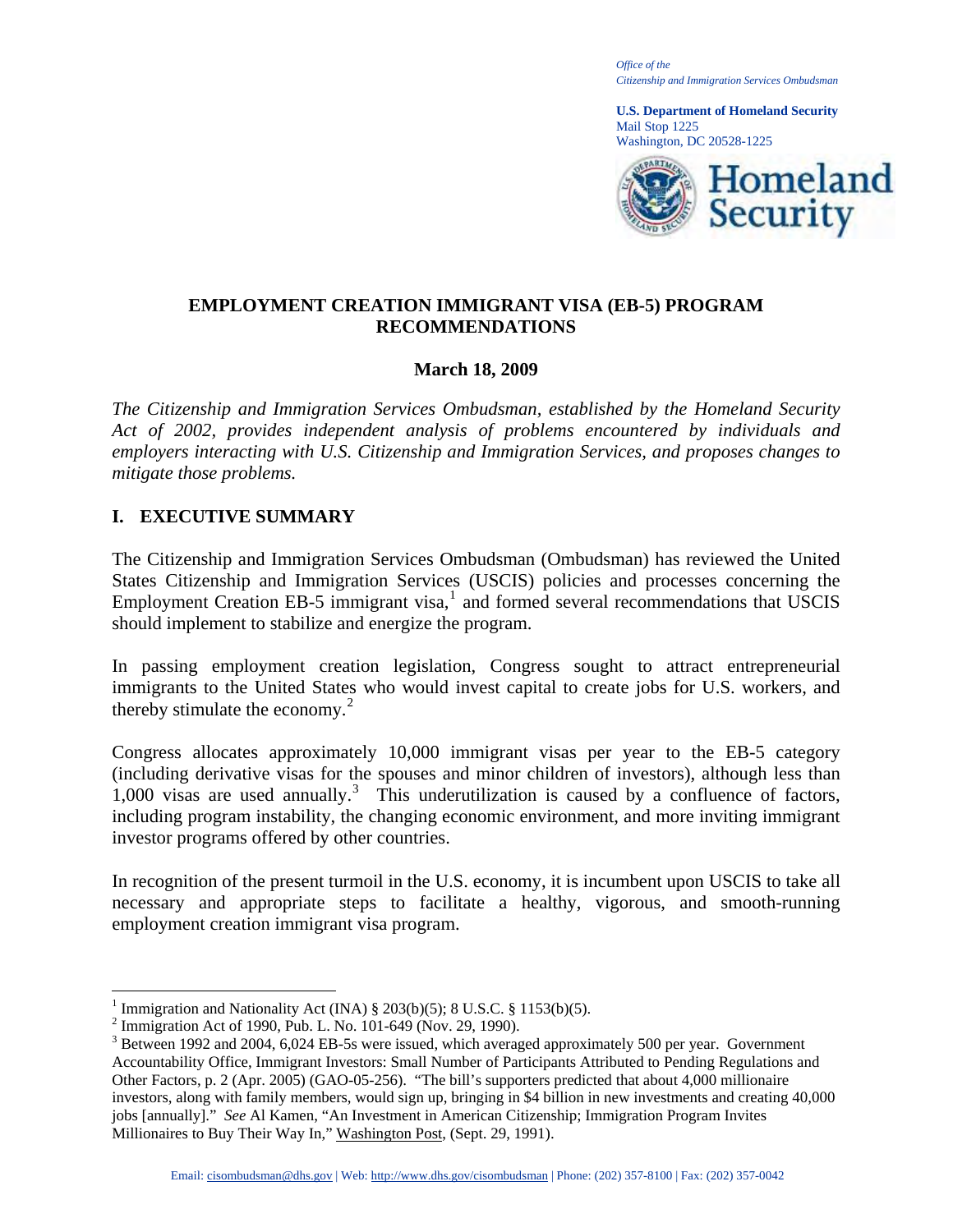$\overline{a}$ 

Recommendation from the CIS Ombudsman to the Director, USCIS March 18, 2009 Page 2 of 17

**For these reasons, the Ombudsman recommends that USCIS:** 

- **1. Finalize regulations to implement the special 2002 EB-5 legislation which offers a certain subgroup[4](#page-1-0) of EB-5 investors a pathway to cure deficiencies in their previously submitted petitions.**
- **2**. **Issue Standard Operating Procedures (SOPs) for Form I-526 (Immigrant Petition by Alien Entrepreneur) and Form I-829 (Petition by Entrepreneur to Remove Conditions) that specifically direct EB-5 adjudicators to not reconsider or readjudicate the indirect job creation methodology in Regional Center cases, absent clear error or evidence of fraud.**
- **3**. **Designate more EB-5 Administrative Appeals Office (AAO) decisions as precedent/adopted decisions to provide stakeholders, investors, and adjudicators a better understanding of the application of existing USCIS regulations to given factual circumstances**.
- **4. Engage in formal rulemaking to further develop rules that will promote stakeholder and investor confidence as well as predictability in adjudicatory processes.**
- **5. Form an inter-governmental advisory group to consult on domestic business, economic, and labor considerations relevant to EB-5 adjudications.**
- **6. Offer a Special Handling Package option to EB-5 investors for faster adjudication of Forms I-526, I-829, and related applications for a higher fee.**
- **7. "Prioritize" the review and processing of all Regional Center EB-5 related petitions and applications to foster the immediate creation and preservation of jobs.[5](#page-1-1)**
- **8. Establish a program to promote the EB-5 program overseas in coordination with the U.S. Departments of State and Commerce.**

<span id="page-1-0"></span><sup>&</sup>lt;sup>4</sup> This subgroup includes only those EB-5 investors whose Forms I-526 (Immigrant Petition by Alien Entrepreneur) were filed and/or approved between January 1, 1995, and before August 31, 1998. *See* 21st Century Department of Justice Appropriations Authorization Act, §§ 11031-37, Pub. L. No. 107-273 (Nov. 2, 2002).

<span id="page-1-1"></span><sup>&</sup>lt;sup>5</sup> "Priority" processing is authorized by the Basic Pilot Program Extension and Expansion Act of 2003, Pub. L. No. 108-156 (Dec. 3, 2003).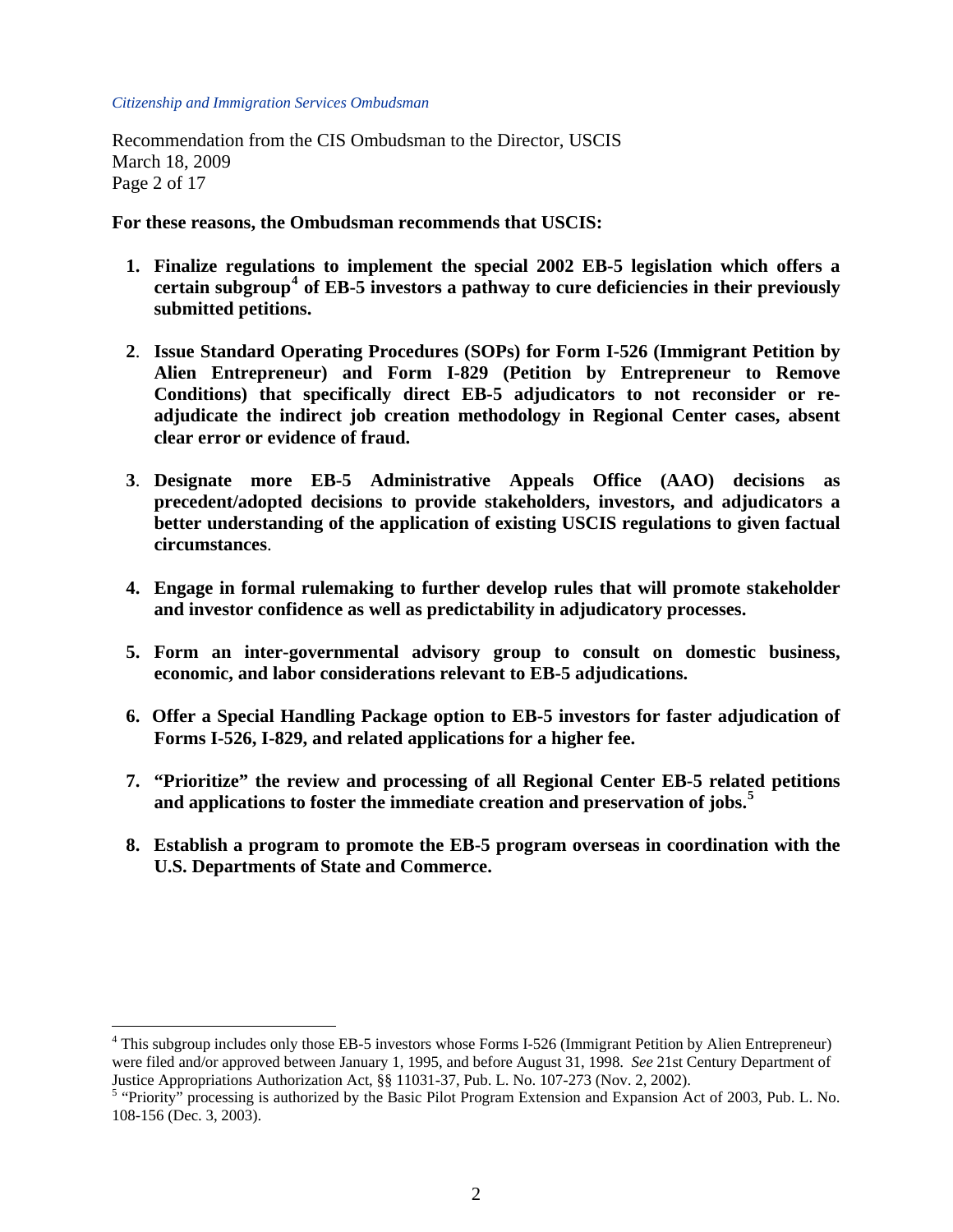Recommendation from the CIS Ombudsman to the Director, USCIS March 18, 2009 Page 3 of 17

# **II. BACKGROUND**

### **Purpose and Terms of the EB-5 Program**

Pursuant to INA § 203(b)(5), Congress established the fifth employment-based (EB-5) preference category in 1990 for immigrants seeking to enter the United States to engage in a commercial enterprise that will benefit the U.S. economy and directly create<sup>[6](#page-2-0)</sup> at least ten full-time jobs.<sup>[7](#page-2-1)</sup> The minimum qualifying investment amount is \$500,000 for commercial enterprises located within a rural area<sup>[8](#page-2-2)</sup> (or targeted employment area),<sup>[9](#page-2-3)</sup> and is otherwise \$1,000,000.<sup>[10](#page-2-4)</sup>

Congress allocated 10,000 immigrant visas annually for this employment-based preference category. Figure 1 depicts actual EB-5 usage from FY 1998 through FY 2007.

<span id="page-2-1"></span>INA § 203(b)(5)(A)(ii); 8 U.S.C. § 1153(b)(5)(A)(ii).

1

<span id="page-2-0"></span><sup>&</sup>lt;sup>6</sup>A qualifying investment in a new commercial enterprise must create full-time employment for at least ten U.S. citizens, lawful permanent residents, or other immigrants lawfully authorized to be employed in the United States. INA § 203(b)(5)(a)(ii); 8 U.S.C. § 1153(b)(5)(A)(ii); *see also* 8 C.F.R. § 204.6(j)(4)(i) (2008). The investor and his/her immediate family, as well as lawful nonimmigrant employees, are excluded from the ten-person employment calculation. 8 C.F.R. § 204.6(e) (2008). Special rules also allow for making a qualifying investment where the investment serves to maintain jobs that might otherwise be lost in a troubled business (i.e., an existing business over two years old that has incurred a net loss exceeding 20 percent of its net worth during the 12 or 24 month period preceding a Form I-526 petition filing). 8 C.F.R.  $\S$  204.6(e), 204.6(j)(4)(i)(B)(ii) (2008).

<span id="page-2-2"></span><sup>&</sup>lt;sup>8</sup> "Rural area" is defined as "any area other than an area within a metropolitan statistical area or within the outer boundary of any city or town having a population of 20,000 or more (based on the most recent decennial census of the United States)." INA § 203(b)(5)(B)(iii); 8 U.S.C. § 1153(b)(5)(B)(iii); *see also* 8 C.F.R. § 204.6(e) (2008). 9

<span id="page-2-3"></span><sup>&</sup>lt;sup>9</sup> "Targeted employment area" means that "at the time of the investment, a rural area or an area which has experienced high unemployment (of at least 150 percent of the national average rate)." INA § 203(b)(5)(B)(ii); 8 U.S.C. § 1153(b)(5)(B)(ii); *see also* 8 C.F.R. § 204.6(j)(6) (2008).

<span id="page-2-4"></span><sup>&</sup>lt;sup>10</sup> INA § 203(b)(5)(C)(i); 8 U.S.C. § 1153(b)(5)(C)(i).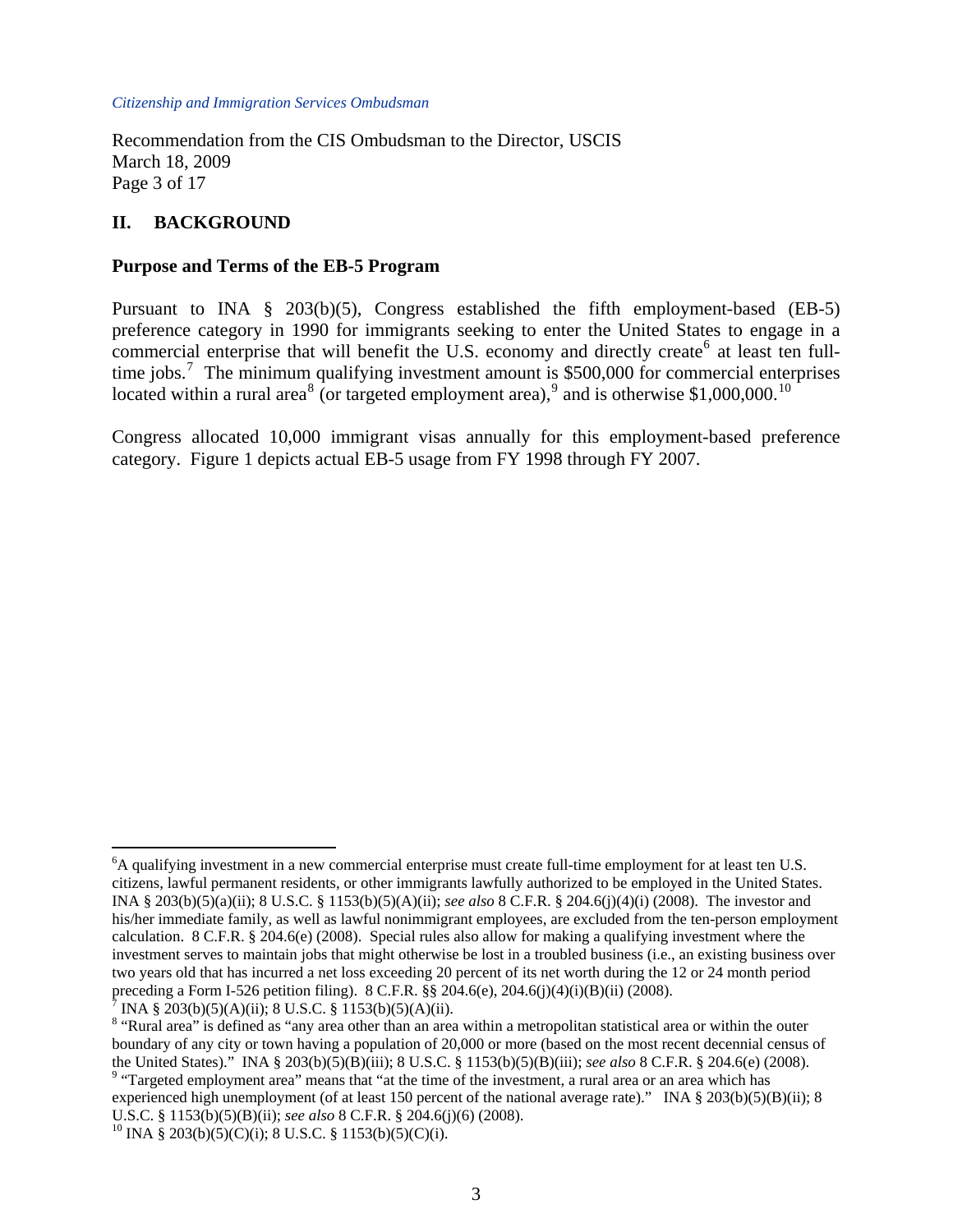Recommendation from the CIS Ombudsman to the Director, USCIS March 18, 2009 Page 4 of 17



**Figure 1: U.S. EB-5 Immigrant Visa Utilization (Principals + Derivatives), FY 1998-2007** 

Source: DHS Office of Immigration Statistics, "2007 Yearbook of Immigration Statistics," Table 6 at p. 18, <http://www.dhs.gov/ximgtn/statistics/index.shtm> (accessed Feb. 19, 2009).

A Senate Committee Report stated that the EB-5 provision was "intended to provide new employment for U.S. workers and to infuse new capital in the country, not to provide immigrant visas to wealthy individuals.  $\dots$ <sup>[11](#page-3-0)</sup>

The legislative history suggests that Congress anticipated that as many as 4,000 foreign investors and their families would seek U.S. lawful permanent residence (LPR or "green card" status), bringing in fresh investment funds totaling an estimated \$4 billion and creating 40,000 jobs annually. $^{12}$  $^{12}$  $^{12}$ 

#### **Pilot Regional Center Program**

 $\overline{a}$ 

To encourage use of the EB-5 visa category, Congress established the Immigrant Investor Pilot Program in 1993 and set aside 3,000 of the allocated 10,000 visas for investors who invest within designated "regional centers."[13](#page-3-2) This program eventually became referred to as the "Regional

<span id="page-3-0"></span> $11$  S. Rep. No. 55, 101st Cong., 1st Sess. at 21 (1989).

<span id="page-3-1"></span><sup>&</sup>lt;sup>12</sup> *See* Al Kamen, "An Investment in American Citizenship; Immigration Program Invites Millionaires to Buy Their Way In," Washington Post, (Sept. 29, 1991).

<span id="page-3-2"></span><sup>&</sup>lt;sup>13</sup> The original set-aside was 300 visas annually. *See* Departments of Commerce, Justice, State, the Judiciary, and Related Agencies Appropriation Act of 1993, Pub. L. No. 102-395 (Oct. 6, 1992). In 1997, Congress increased the set-aside to 3,000 annually. *See* Departments of Commerce, Justice, and State, the Judiciary, and Related Agencies Appropriation Act of 1998, Pub. L. No. 105-119 (Nov. 26, 1997). A "regional center" is defined as "any economic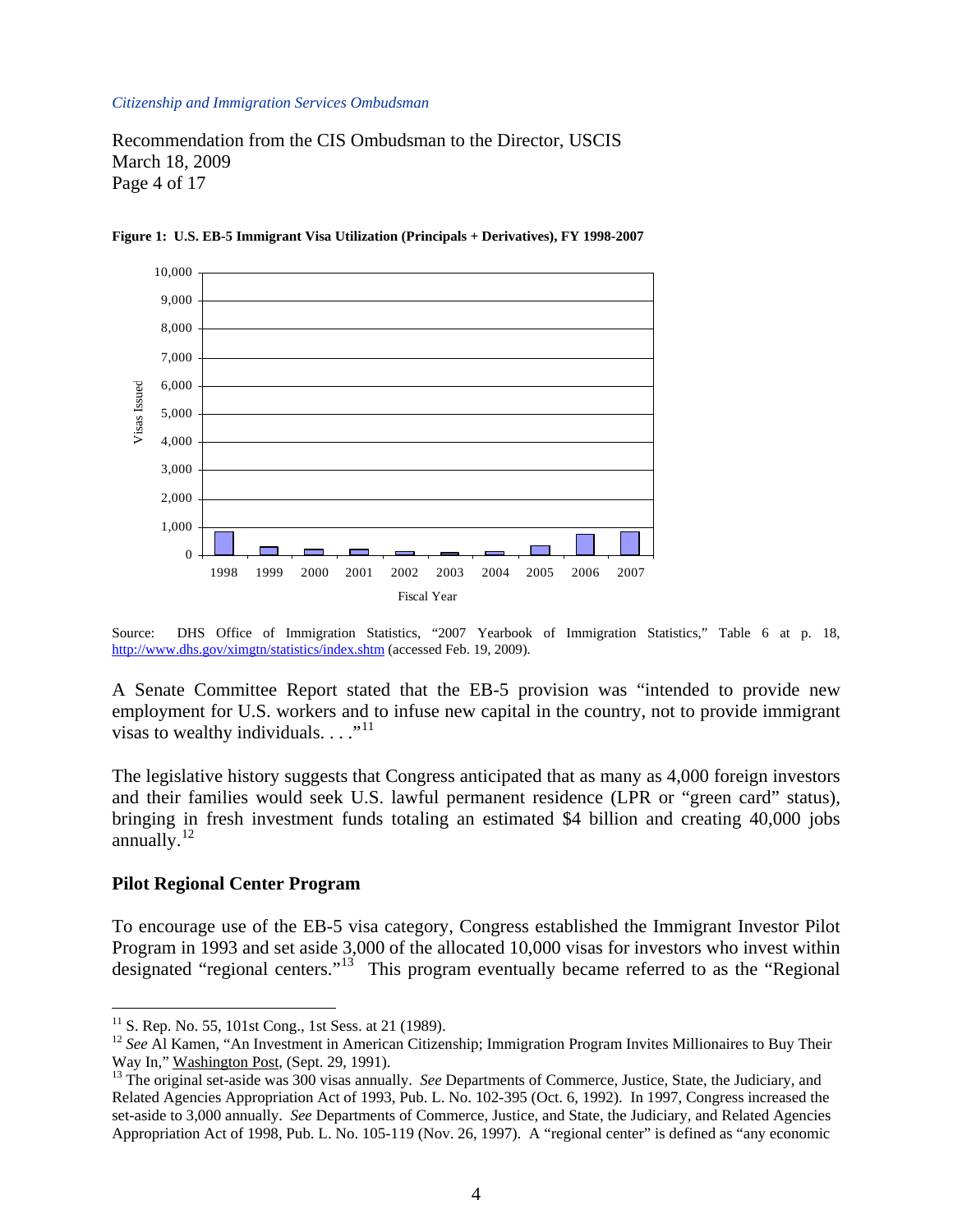Recommendation from the CIS Ombudsman to the Director, USCIS March 18, 2009 Page 5 of 17

Center Pilot," and legislation was introduced in 2008 to make the Regional Center Pilot permanent.<sup>[14](#page-4-0)</sup> Under the pilot, foreign investors can pool their investments into Regional Centers which make large investments that create jobs. Regional Center investors are permitted to demonstrate through "reasonable methodologies" that their investment resulted in the creation of ten or more direct or indirect jobs. More specifically, investors within EB-5 Regional Centers are permitted to use statistical formulas and models to demonstrate a correlation between their investment of capital into a specific business and indirect jobs created in other businesses within the greater community. In Regional Center cases, these indirectly generated jobs may be used to satisfy the job creation requirement.

According to the Congressional Research Service, the South Dakota International Business Institute's Dairy Economic Region program (SDIBI South Dakota Dairy) provides an EB-5 Regional Center story that illustrates how the successful implementation of an EB-5 program can positively impact a community.[15](#page-4-1) Approved in June 2005, the SDIBI South Dakota Dairy program attracted more than 60 immigrant investors who infused approximately \$30 million into the South Dakota economy. Their combined investment was leveraged to secure approximately \$90 million in bank financing for various dairy investment projects. These EB-5 investments directly created 240 jobs. Using RIMS  $II^{16}$  $II^{16}$  $II^{16}$  modeling to predict the correlation between monies invested and employment creation, the combined investment also is credited with generating an additional 638 indirectly-created jobs, and over \$360 million in additional funds to the region.<sup>[17](#page-4-3)</sup>

According to the SDIBI South Dakota Dairy Director, the "paramount" EB-5 program issue is whether "USCIS [has] sufficient resources to quickly adjudicate EB-5 immigrant visa petitions. If the adjudication process is too long . . . the opportunity cost may make a South Dakota dairy investment unappealing to foreign investors."<sup>[18](#page-4-4)</sup> Similar sentiments were expressed to the

unit, public or private, which is involved with the promotion of economic growth, including increased export sales, improved regional productivity, job creation, and increased domestic capital investment." 8 C.F.R. § 204.6(e) (2008).

<span id="page-4-0"></span><sup>&</sup>lt;sup>14</sup> *See* S. 2751, a Senate bill co-sponsored by Senators Patrick Leahy (D-VT) and Arlen Specter (R-PA) on March 12, 2008. Although the EB-5 Regional Center Pilot program was not made permanent in the 110th Congress, bipartisan support did exist to ensure that the pilot did not expire at the end of the 2008 fiscal year. A short extension of the Regional Center Pilot (through March 6, 2009) was thus included in the Consolidated Security, Disaster Assistance, and Continuing Appropriations Act, 2009, Pub. L. No 110-329 (Sept. 30, 2008). Following passage of a five day extension, on March 11, 2009, President Obama signed the Omnibus Appropriations Act extending the EB-5 Regional Center Pilot sunset date to September 30, 2009. Accordingly, the 111th Congress may yet again take up the question of extending the pilot, or making the program permanent, later this year.

<span id="page-4-1"></span><sup>&</sup>lt;sup>15</sup> See Chad C. Haddal, "Foreign Investor Visas: Policies and Issues," pp. 31-32, Congressional Research Service (Jan. 29, 2007).

<span id="page-4-2"></span> $16$  RIMS II is the upgraded version of the original Regional Industrial Multiplier System (RIMS) created by the U.S. Department of Commerce, Bureau of Economic Analysis, and is used in public and private sector project planning as a model to predict regional output, earnings, and employment in specific geographic and industrial settings. *See* "Regional Multipliers from the Regional Input-Output Modeling Systems (RIMS II): A Brief Description;" [www.bea.gov/regional/rims/brfdesc.cfm](http://www.bea.gov/regional/rims/brfdesc.cfm) (accessed Jan. 8, 2009). [17](http://www.bea.gov/regional/rims/brfdesc.cfm) *See supra* note 15. 18 *Id*. at p. 32.

<span id="page-4-3"></span>

<span id="page-4-4"></span>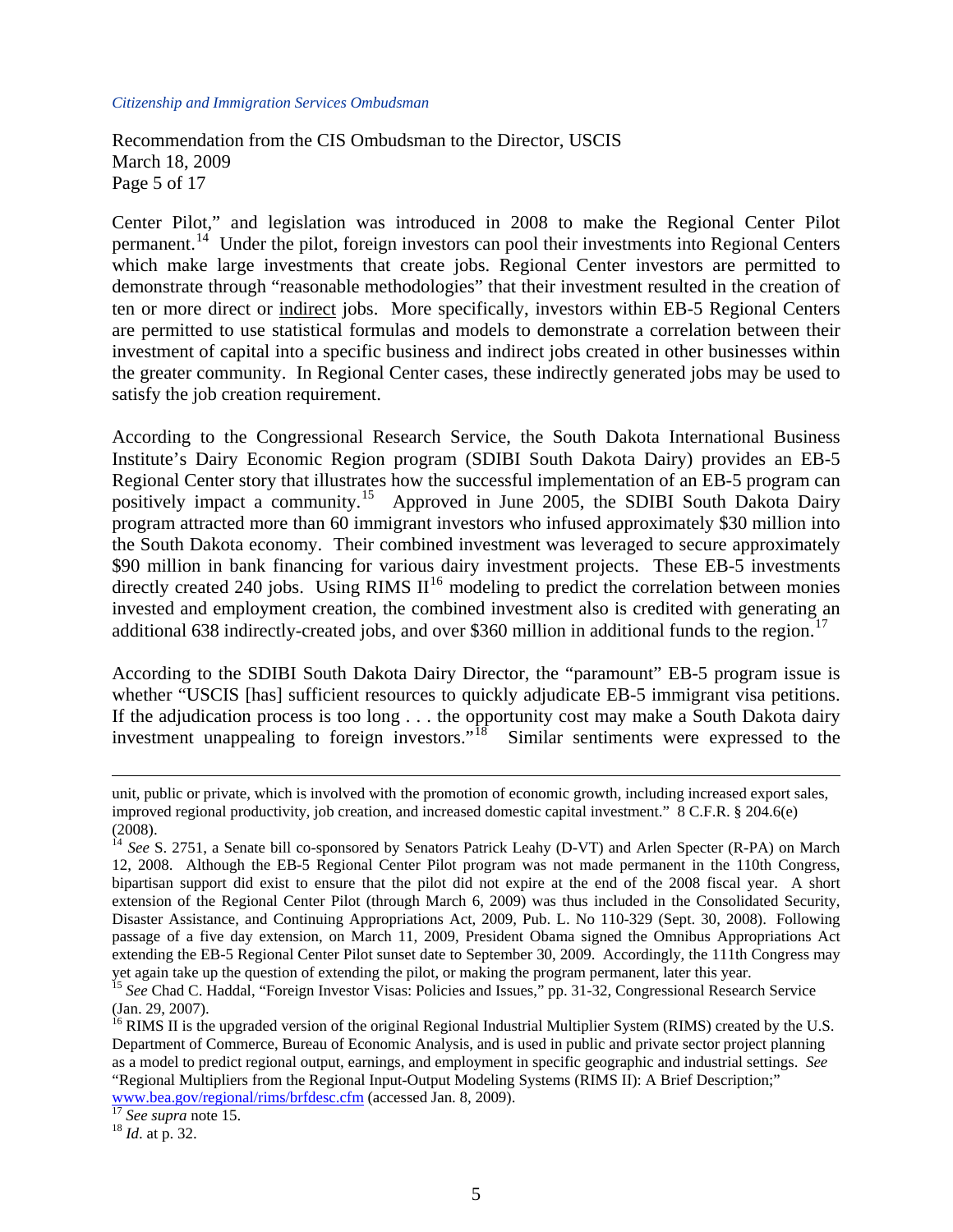Recommendation from the CIS Ombudsman to the Director, USCIS March 18, 2009 Page 6 of 17

Ombudsman by other stakeholders. They emphasized that the EB-5 program generally, and the Regional Center Pilot particularly, needs stability and predictability to attract foreign investors.

#### **Foreign Competition and Response**

It is generally understood that in enacting the EB-5 provisions contained within the Immigration Act of [19](#page-5-0)90,<sup>19</sup> Congress intended to establish an immigrant investment program to rival those enacted by other countries, specifically Canada and Australia.<sup>[20](#page-5-1)</sup> However, by the time the EB-5 program became law, Canada's Immigrant Investor program was in existence for four years (since 1986). See Figure 2 below for use of this program.





Source: Citizenship & Immigration Canada Facts and Figures 2007: Immigration Overview-Permanent and Temporary Residents, p. 19, [www.cic.gc.ca](http://www.cic.gc.ca/) (accessed Feb. 19, 2009).

Under the Canadian program, foreign business persons establish eligibility by proving that they have "two years of business experience," a net worth of at least CDN \$800,000, and by affirmatively expressing that they are willing to deposit CDN \$400,000 into designated government guaranteed securities for a period of five years.<sup>[21](#page-5-2)</sup> Unlike the EB-5 program, the

<span id="page-5-1"></span><span id="page-5-0"></span><sup>&</sup>lt;sup>19</sup> *See supra* note 2.<br><sup>20</sup> *See* 136 Cong. Rec. 17106, 112 (Oct. 26, 1990) (Senator Paul Simon (D-IL) arguing that the United States should "learn from and build upon the track record and experiences of Governments of Canada and Australia who have had great success in attracting talented people through their investor visa programs.")<br><sup>21</sup> *See* Citizenship and Immigration Canada, "Investors;" [www.cic.gc.ca](http://www.cic.gc.ca/) (accessed Feb. 18, 2009). Invested funds

<span id="page-5-2"></span>are used by the federal government to generate new employment opportunities for Canadian citizens, and in turn, the foreign investor is granted permanent resident status, and provided a government promissory note representing a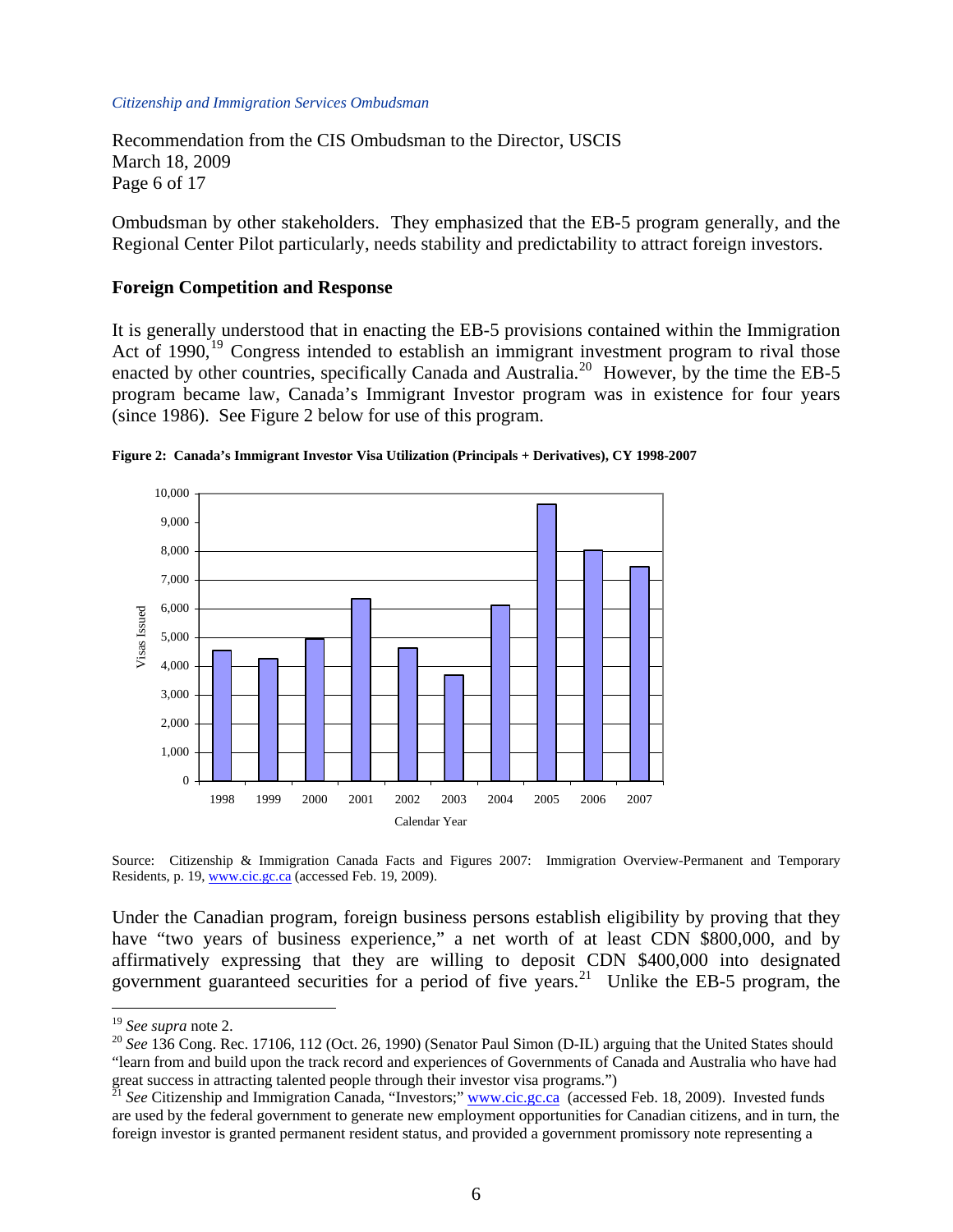Recommendation from the CIS Ombudsman to the Director, USCIS March 18, 2009 Page 7 of 17

Canadian Immigrant Investor program is a passive program: a qualifying investor is not required to open a business, or hire and manage employees. Rather, the investment itself is assumed to spur significant economic activity and create jobs.

#### **Uncertainty Has Plagued the EB-5 Program From Its Inception**

Initial delay in the issuance of EB-5 rules, followed by changes in interpretation of the rules, has led to uncertainty in the EB-5 program since inception.

Between 1993 and 1997, the Immigration and Naturalization Service (INS) issued General Counsel interpretive guidance on key legal issues, which was received favorably by several private sector companies specifically formed to develop investment project opportunities for EB-5 investors.

The number of EB-5 immigrant visas issued increased from 583 in FY 1993 to 1,361 visas in FY 1997. However, informal General Counsel guidance in the mid-1990s permitted investors to obtain status without actually committing their entire investment amount to the business.<sup>[22](#page-6-0)</sup>

Concerns of insider access, suspicions of abuse, misrepresentation, and fraud surfaced in the mid-1990s at the same time that the EB-5 program was experiencing its most significant usage. Some of these concerns were later proven in a federal court case leading to convictions for immigration fraud, wire fraud, money laundering, and conspiracy against the principals and officers of an EB-5 investment business then operating as Interbank.<sup>[23](#page-6-1)</sup> The defendants in the case attracted \$21 million in investment funds from foreign investors who were seeking to lawfully obtain green card status through the EB-5 program. The fraudulent investment scheme involved the juggling of funds through an offshore financial institution, and the production and use of fake bank statements used in connection with underlying I-526 petitions filings. However,

debt obligation to return the full CDN \$400,000 in five years (without interest). *Id*. There has never been a governmental default on these obligations, and because of their reliability, Canadian financial institutions are willing to partially finance the required investment. *See* Jeffrey S. Lowe, "Canada's Immigrant Investor Program," Research Solutions (Dec. 2007). Interestingly, the qualifying investment may be delayed until as late as the eve of the date of visa issuance. *See* Citizenship and Immigration Canada "Operating Procedure Manual (OP 9 Investors)" at 9.2 (Aug. 8, 2008); [www.cic.gc.ca](http://www.cic.gc.ca/) (accessed Feb. 18, 2009). In the ten-year period between 1998 and 2007, according to Citizenship & Immigration Canada, 16,213 principal foreign nationals have invested in direct qualifying funds in Canada. *See* Citizenship & Immigration Canada Facts and Figures 2007: Immigration Overview—Permanent and Temporary Resident, p. 19; [http://www.cic.gc.ca/english/resources/statistics/menu](http://www.cic.gc.ca/english/resources/statistics/menu-fact.asp)[fact.asp](http://www.cic.gc.ca/english/resources/statistics/menu-fact.asp) (accessed Feb. 5, 2009). Based on the total number of principal foreign nationals and the qualifying investment of CDN \$400,000, Canada has benefited from CDN \$6,485,200,000 through its Immigrant Investor program.

<span id="page-6-0"></span><sup>&</sup>lt;sup>22</sup> See INS General Counsel Memorandum, "Sections 203(b)(5) (EB-5) and 216A of the Immigration and Nationality Act," HQCOU 70/6.1 & 70/9-P (Dec. 19, 1997). This 1997 Memorandum clarified and provided new guidance disallowing such practices.

<span id="page-6-1"></span><sup>23</sup> *See* U.S. v. O'Connor, 158 F. Supp. 2d 697, 723-38 (E.D. Va 2001).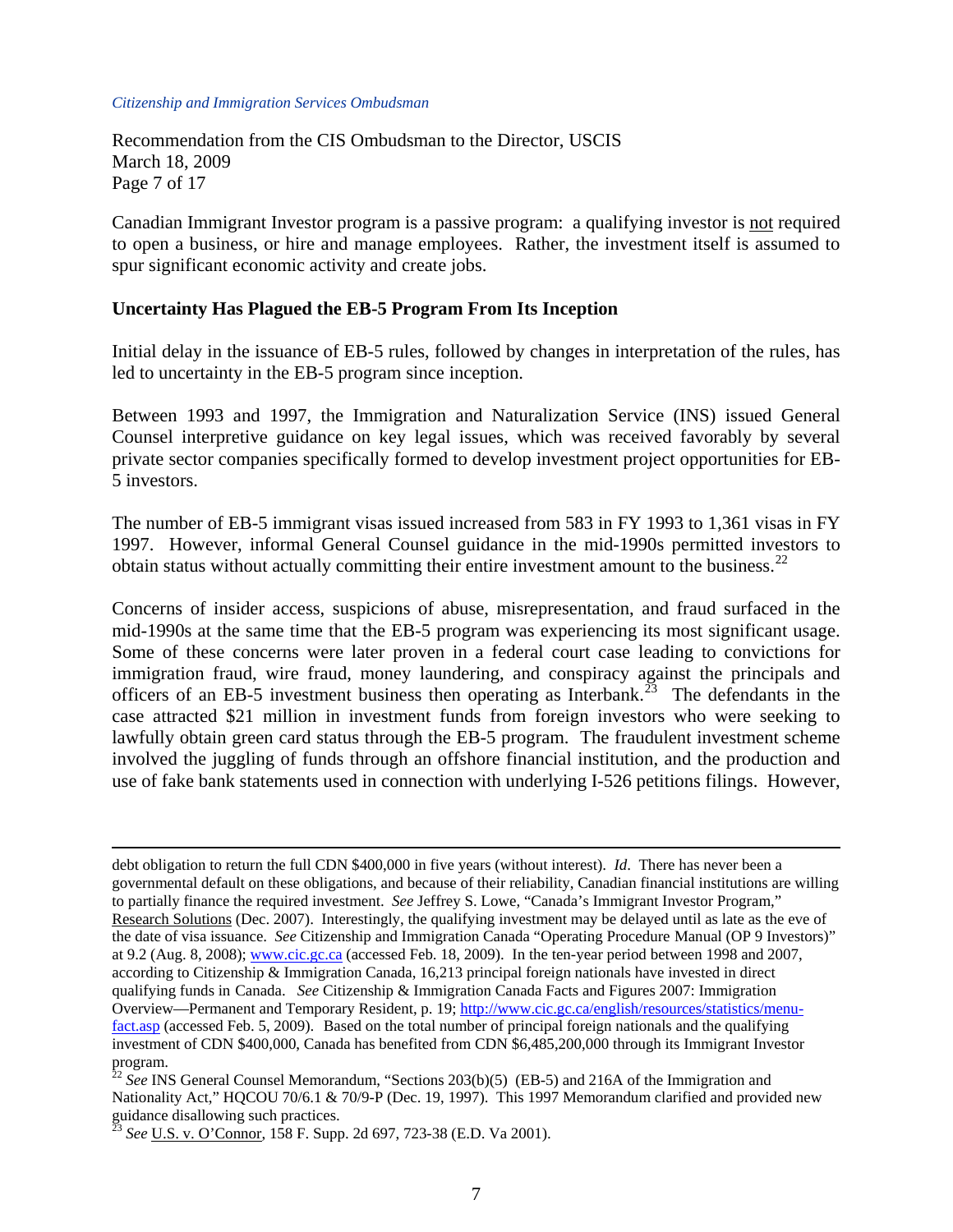Recommendation from the CIS Ombudsman to the Director, USCIS March 18, 2009 Page 8 of 17

none of the individual 216 EB-5 investors were found complicit in the fraud. In fact, most of the foreign investors suffered a total loss of their funds and were not granted green cards.<sup>[24](#page-7-0)</sup>

In 1998, the USCIS Administrative Appeals Office  $(AAO)^{25}$  $(AAO)^{25}$  $(AAO)^{25}$  issued four precedent decisions<sup>26</sup> that altered the previously issued guidance and substituted new and more restrictive interpretations of the law. These changes caused much concern among current and potential EB-5 investors, and introduced new and significant uncertainties into the EB-5 program.

|  |  |  | Figure 3: Changes in Selected EB-5 Legal Guidance |  |
|--|--|--|---------------------------------------------------|--|
|--|--|--|---------------------------------------------------|--|

| <b>Issue</b>                         | <b>Pre-1998 AAO Decisions</b>                                                                                 | <b>Post-1998 AAO Decisions</b>                                                                                                                                                                                     |  |
|--------------------------------------|---------------------------------------------------------------------------------------------------------------|--------------------------------------------------------------------------------------------------------------------------------------------------------------------------------------------------------------------|--|
| Establishment of "new"<br>enterprise | Business must be created after<br>November 1990                                                               | Investor must personally be.<br>involved in establishment of<br>business <sup>27C</sup>                                                                                                                            |  |
| Source of funds                      | General representation and proof<br>of legal generation of fund<br>accepted                                   | Legal generation of funds must<br>be traced with particularity A,C&D                                                                                                                                               |  |
| Promissory notes                     | Considered at face value; no limit<br>on duration; need not be<br>perfected; foreign collateral<br>acceptable | Must prove fair market value; <sup>C</sup><br>duration generally restricted to<br>two years; $\rm^C$ must be perfected; $\rm^B$<br>foreign collateral must be<br>seizable <sup>B</sup> and marketable <sup>C</sup> |  |
| Guaranteed returns                   | Permitted generally                                                                                           | Prohibited <sup>C</sup>                                                                                                                                                                                            |  |
| Redemption provisions                | Permissible but may not exercise<br>until after two year conditions<br>lifted                                 | Impermissible to enter<br>redemption agreement within<br>two-year conditional period <sup>C</sup>                                                                                                                  |  |

A Matter of Soffici, 22 I&N Dec. 158 (Assoc. Comm'r Examinations 1998).

<sup>B</sup> Matter of Hsiung, 22 I&N Dec. 201 (Assoc. Comm'r Examinations 1998).

<sup>C</sup> Matter of Izummi, 22 I&N Dec. 169 (Assoc. Comm'r Examinations 1998).

D Matter of Ho, 22 I&N Dec. 206 (Assoc. Comm'r Examinations 1998).

Following issuance of the AAO's precedent decisions, EB-5 visa applications dropped dramatically. Between FY 1998 and FY 2008, USCIS had an average approval rate of approximately 44 percent, as shown in Figure 4 below.

<span id="page-7-0"></span><sup>&</sup>lt;sup>24</sup> See U.S. v. O'Connor, 321 F. Supp. 2d 722, 725 (E.D. Va 2004).

<span id="page-7-1"></span><sup>&</sup>lt;sup>25</sup> The  $\overline{AAO}$  is the appellate body within USCIS with primary authority to review most service center decisions.<br><sup>26</sup> Matter of Soffici, 22 I&N Dec. 158 (Assoc. Comm'r Examinations 1998); <u>Matter of Izummi</u>, 22 I&N D

<span id="page-7-2"></span><sup>(</sup>Assoc. Comm'r Examinations 1998); Matter of Hsiung, 22 I&N Dec. 201 (Assoc. Comm'r Examinations 1998); Matter of Ho, 22 I&N Dec. 206 (Assoc. Comm'r Examinations 1998). Precedent decisions are those decisions specially designated to provide controlling legal principles and interpretations which are "binding on all Service employees in the administration of the Act." 8 C.F.R. § 103.3(c) (2008).

<span id="page-7-3"></span><sup>&</sup>lt;sup>27</sup> Congress abolished the establishment criterion though legislative action in 2002 when it passed the 21st Century Department of Justice Appropriations Authorization Act. *See supra* note 4 at § 11036.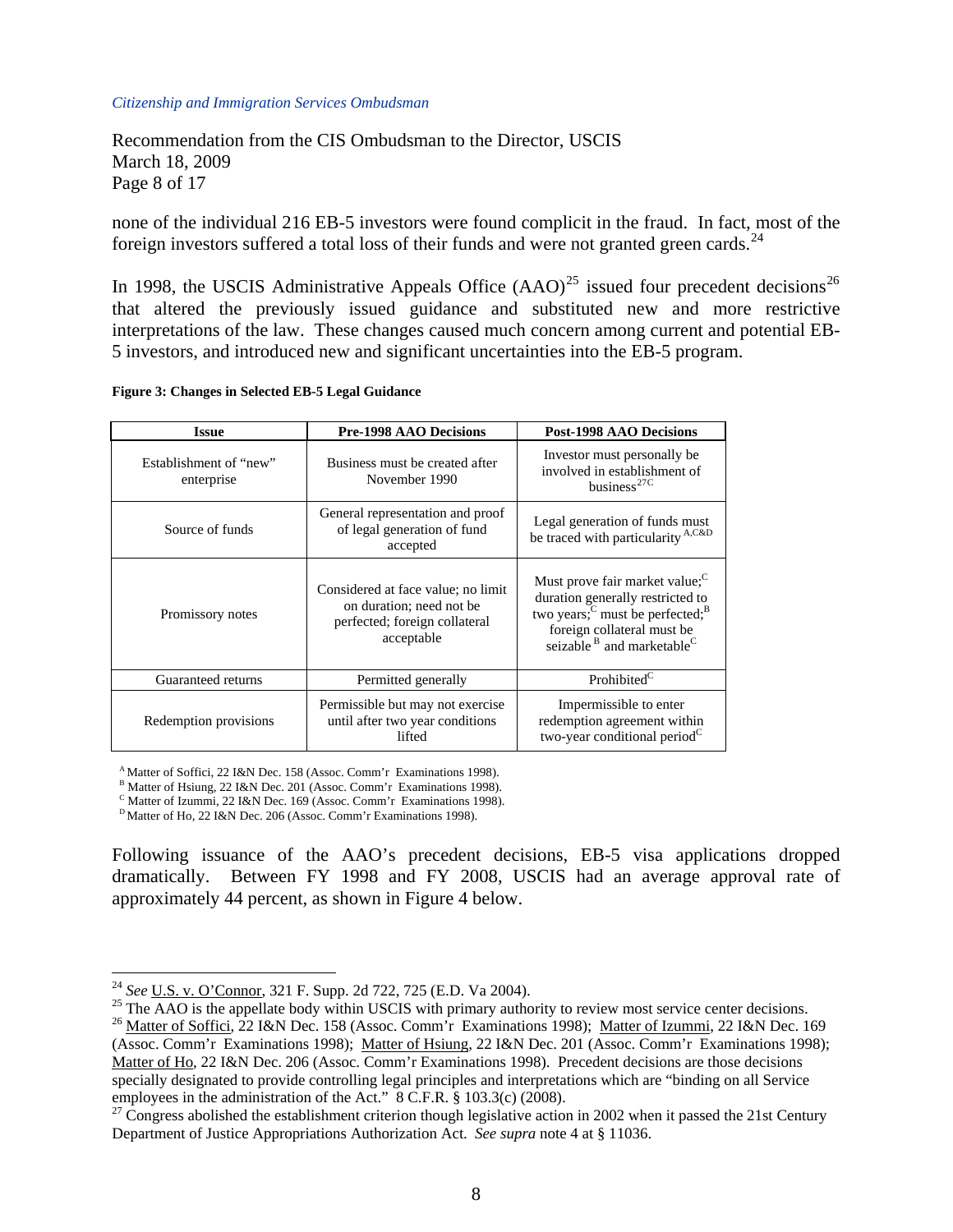Recommendation from the CIS Ombudsman to the Director, USCIS March 18, 2009 Page 9 of 17



**Figure 4: Form I-526 Approvals and Denials by USCIS (Principals Only), FY 1998-2008** 

Many potential investors decided not to go forward with their EB-5 investments and filings. In addition, USCIS took action to remove some existing investors from the United States based on the retroactive application of the principles set forth in the precedent decisions. While most investors lost legal challenges, one group of affected investors did successfully challenge the retroactive application of these decisions in one federal court. In reversing the denials, the court found:

> [Investors] relied on their understanding that their business and investment plans conformed to the requirements of EB-5. They sold businesses, uprooted from their homelands, and moved to the U.S…. [They] sought no guarantee of success, but a contingent promise that, if they held up their end of the bargain … they would obtain LPR status promised by the EB-5 program. This was not unreasonable…. The reputation and integrity of the EB-5 program is ill-served by the proposition that INS approval of an I-526 petition as satisfying EB-5's requirements cannot be relied upon.<sup>[28](#page-8-0)</sup>

Source: USCIS Performance Analysis System Data, as of October 2008.

<span id="page-8-0"></span> $\overline{a}$ <sup>28</sup> Chang v. U.S., 327 F.3d 911, 928-29 (9th Cir. 2003).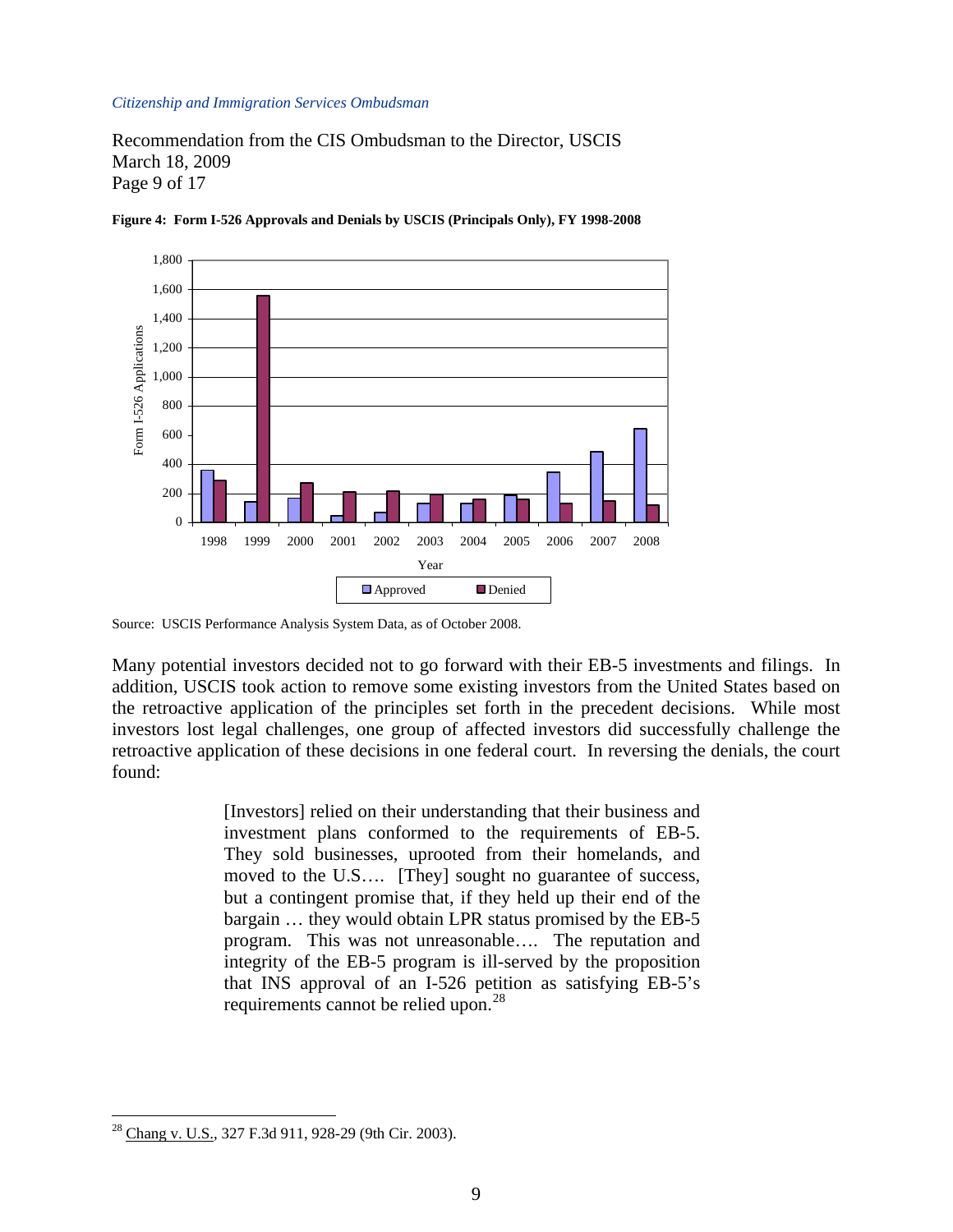Recommendation from the CIS Ombudsman to the Director, USCIS March 18, 2009 Page 10 of 17

In 2002, the President signed special legislation that attempted to rectify the situation.<sup>[29](#page-9-0)</sup> However, new regulations needed to implement this legislation remain outstanding, and these cases cannot be adjudicated until final rules are issued. As a result, approximately 700 investors, most of whom are at the condition removal stage, have had their immigration status placed on hold, some since 1995.<sup>[30](#page-9-1)</sup> This long delay has adversely impacted these affected investors (and their derivative family members) who have been unable to fully integrate into the United States.

It is widely believed that the EB-5 program has never truly fulfilled Congress' expectations. Experts may differ on the cause, but citing to input from USCIS officials and immigration attorneys, a 2005 Government Accountability Office (GAO) report attributed:

> … low participation to a series of factors that led to uncertainty among potential investors. These factors include an onerous application process; lengthy adjudication periods; and the suspension of processing of over 900 EB-5 cases -- some of which date to 1995 -- precipitated by a change in [USCIS'] interpretation of regulations regarding financial [qualifications.] $31$

Citing the same GAO report, the Congressional Research Service's 2005 report to Congress on "Federal Investor Visas: Policies and Issues," stated that EB-5 visa underutilization can be traced to:

> [T]he rigorous nature of the LPR investor application process and qualifying requirements; the lack of expertise among adjudicators; uncertainty regarding adjudication outcomes; negative media attention on the LPR investor program; lack of clear statutory guidance; and lack of timely application processing and adjudication.<sup>[32](#page-9-3)</sup>

In 2005, USCIS established an EB-5 unit at USCIS headquarters, the Investor and Regional Center Unit  $(IRCU)$ ,  $33$  and announced the agency's intention to re-invigorate the EB-5

<span id="page-9-0"></span><sup>&</sup>lt;sup>29</sup> *Supra* note 4. Immigrant investors affected by the retroactively applied 1998 AAO decisions were provided an additional two years to demonstrate that they made a supplemental investment, and in combination, that they met the minimum required qualifying investment and created and/or preserved ten jobs.

<sup>&</sup>lt;sup>30</sup> Information provided by USCIS to the Ombudsman (Jan. 30, 2008).

<span id="page-9-2"></span><span id="page-9-1"></span><sup>&</sup>lt;sup>31</sup> Immigrant Investors: Small Number of Participants Attributed to Pending Regulations and Other Factors, p.3 GAO-05-256 (Apr. 2005).<br><sup>32</sup> Supra note 15 at p. 8.

<span id="page-9-4"></span><span id="page-9-3"></span><sup>&</sup>lt;sup>33</sup> The IRCU reviews and approves the submissions of applicants seeking Regional Center designation. Applicants are required to provide a "detailed prediction regarding the manner in which the [R]egional [C]enter will have a positive impact on the regional and national economy...." 8 C.F.R § 204.6(m)(3)(iv) (2008). The proposal must be supported by "economically or statistically valid forecasting tools, including, but not limited to, feasibility studies ... and/or multiplier tables."  $8 \text{ C.F.R. } \frac{8}{204.6}$ (m)(3)(v) (2008). "To show that 10 or more jobs are actually created indirectly by the business, reasonable methodologies may be used. Such methodologies may include ...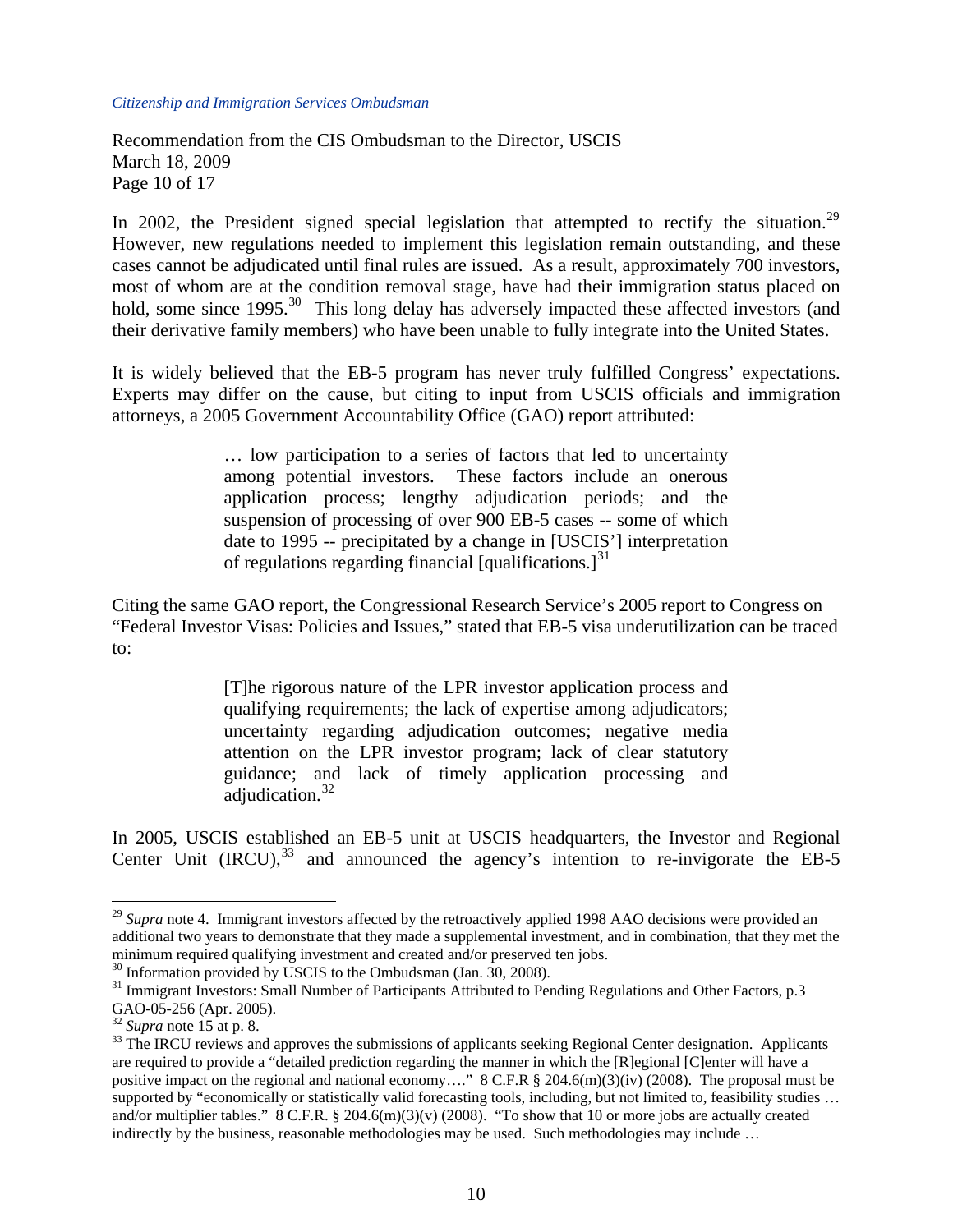Recommendation from the CIS Ombudsman to the Director, USCIS March 18, 2009 Page 11 of 17

program.[34](#page-10-0) In the last few years, the EB-5 immigrant visa category has attracted the interest of high net-worth investors seeking to immigrate to the United States. USCIS reported to the Ombudsman that it received 1,257 Form I-526 petitions in FY 2008.

Despite a recent upswing in EB-5 filings, as discussed below, the Ombudsman has heard from stakeholders that USCIS' decision to consolidate EB-5 adjudications at the California Service Center  $(CSC)^{35}$  $(CSC)^{35}$  $(CSC)^{35}$  has rekindled concerns within the EB-5 investor community.

#### **Case Processing Procedures**

To acquire an EB-5-based green card, an investor must first make a qualifying investment, and then file a Form I-526 petition (and supporting documents) with USCIS. Once the Form I-526 is approved, an investor who is in the United States in lawful nonimmigrant status may file a Form I-485 (Application to Register Permanent Residence or Adjust Status).<sup>[36](#page-10-2)</sup> Upon approval of the Form I-485, the investor is afforded conditional lawful permanent resident status, which is valid for two years.

If the investor is outside the United States when the Form I-526 petition is approved, the U.S. Department of State's National Visa Center will process the EB-5 immigrant visa through the local U.S. consular post with jurisdiction over the place of residence. The EB-5 immigrant visa is used to enter the United States, which commences the two-year conditional lawful permanent resident status.

Regardless of whether the investor adjusted to conditional green card status while living in the United States, or acquired such status through consular processing, approximately 21 months later the investor must file a Form I-829 to remove the conditional status. In addition, petitioners must also provide supporting documents to establish that they have satisfied all EB-5 qualifying conditions. Upon approval, a new ten-year unconditional green card is issued.

Prior to October 1, 2008, EB-5 related Form I-526 and Form I-829 filings were divided between the Texas Service Center (TSC) and the CSC as part of USCIS' bi-specialization initiative. USCIS announced last year that beginning on October 1, 2008, all Form I-526 and I-829 petitions would be adjudicated at the CSC. $37$ 

economically or statistically valid forecasting devices which indicate the likelihood that the business will result in increased employment." 8 C.F.R. § 204.6(m)(7)(ii) (2008).

<span id="page-10-0"></span><sup>&</sup>lt;sup>34</sup> USCIS Interoffice Memorandum, "Establishment of An Investor and Regional Center Unit" (Jan. 19, 2005).

<span id="page-10-1"></span><sup>&</sup>lt;sup>35</sup> "Change in Filing Location for EB-5-Related Petitions and Applications and Regional Center Proposals," 74 Fed. Reg. 912 (Jan. 9, 2009).

<span id="page-10-2"></span> $36$  The spouse and minor children of the investor may also file for green card status by filing separate Form I-485 applications.

<span id="page-10-3"></span>Supra note 35.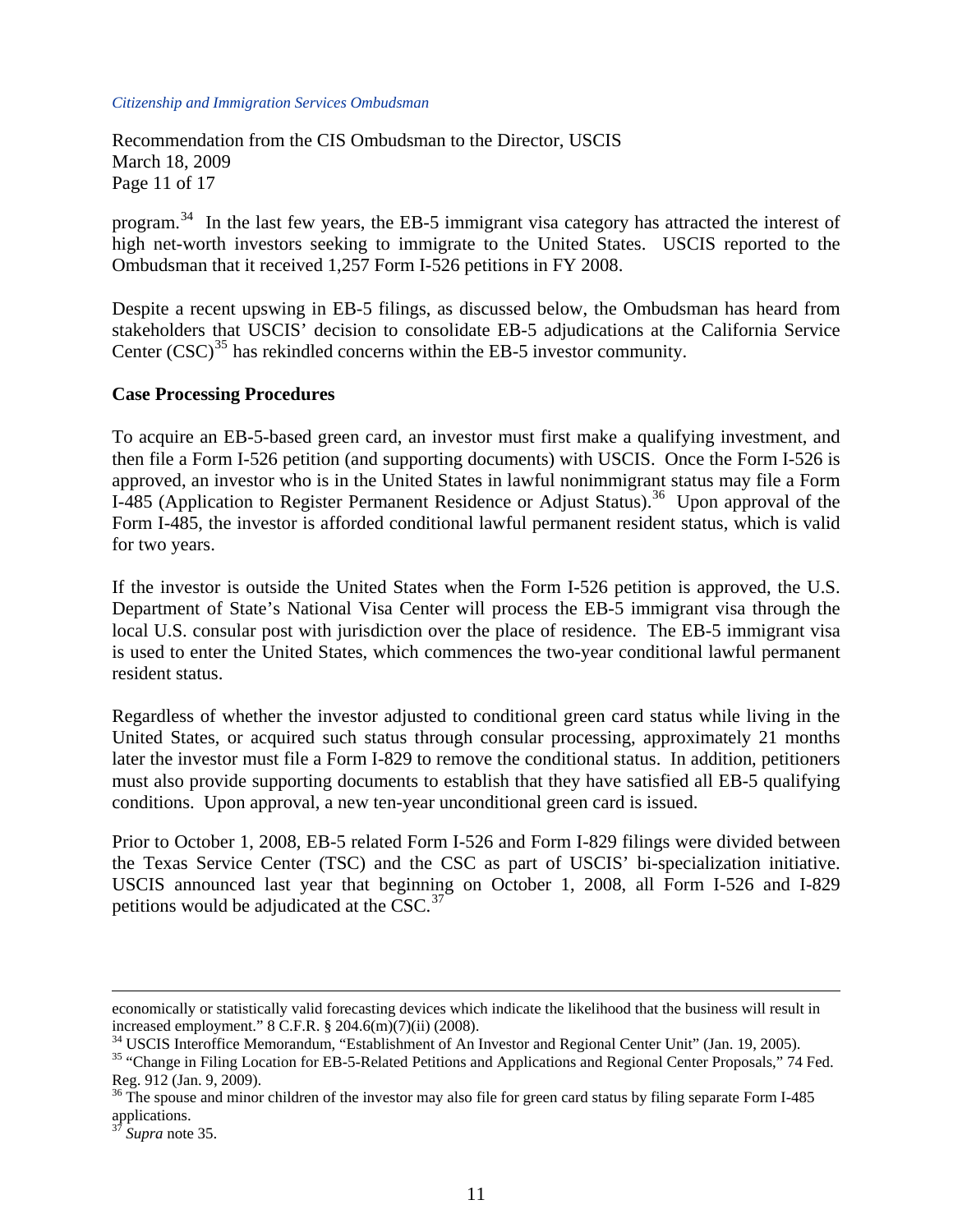Recommendation from the CIS Ombudsman to the Director, USCIS March 18, 2009 Page 12 of 17

The Ombudsman met with EB-5 product line managers and adjudicators at the TSC and CSC in August 2008 regarding the scheduled consolidation of EB-5 adjudications at the CSC. At that time, there were two EB-5 adjudicators at the TSC, each with over ten years of experience. The Ombudsman learned that neither of these seasoned TSC EB-5 adjudicators would relocate to the CSC to continue work on EB-5 filings. However, these seasoned adjudicators trained ten CSC adjudicators who now supplement the EB-5 unit.

The CSC advised the Ombudsman that it expects the new complement of CSC EB-5 adjudicators to reduce processing times. Final transition of all EB-5 related adjudications and oversight to the CSC, including IRCU functions, occurred in January 2009.

## **Recent EB-5 Stakeholder Meetings and Feedback**

 $\overline{a}$ 

Stakeholders advised the Ombudsman that they are concerned about delays in EB-5 processing times and the impact on existing investors. Specifically, some expressed concern<sup>[38](#page-11-0)</sup> that adjudicators who are new to the complex EB-5 product line may seek to review previously settled guidance, or request new types of evidence from investors.<sup>[39](#page-11-1)</sup>

USCIS met with an EB-5 regional center trade association group in Washington on September 22, 2008. There were four themes highlighted by EB-5 stakeholders at this meeting: program institutionalization, program enforcement, minimization of program risk, and a need to increase program predictability.

Stakeholders believe that USCIS should not re-adjudicate the indirect job creation methodology when reviewing individual Form I-526 and I-829 petitions. Since that meeting, USCIS advised the Ombudsman in December 2008 that the agency is continuing to review I-829s to determine if the originally presented methodology is valid and appropriate, and whether the projected jobs were created or will be created within two years.<sup>[40](#page-11-2)</sup>

<span id="page-11-0"></span> $38$  These concerns were raised by individual stakeholders with the Ombudsman in informal discussions in the fall of 2008, and in an Ombudsman-hosted a public teleconference on September 26, 2008, "EB-5 Investor Visas: Opportunities and Challenges."

<span id="page-11-1"></span> $39$  In the past, the AAO has endorsed a "hypertechnical" review of certain issues, including source and path of funds. *See* Matter of [Redacted], EAC 98 229 50661, Vermont Service Center (AAO Jan. 18, 2005) ("'hypertechnical' requirements for establishing the lawful source of an investor's funds serve a valid government interest….") *citing* a Ninth Circuit decision, Spencer Enterprises, Inc., v. United States, 229 F. Supp. 2d 1025, 1040 (E.D. Cal. 2001),

<span id="page-11-2"></span>*aff'd* 345 F. 3d 683 (9th Cir. 2003).<br><sup>40</sup> USCIS has sent mixed messages on the question of whether and when an EB-5 investor must prove that the qualifying Regional Center investment satisfied the law's job creation requirement. In an October 22, 2008, letter to Senator Patrick J. Leahy (D-VT), Chairman of the Senate Committee on the Judiciary, USCIS stated that a business plan that relies on an indirect job creation methodology, but does not forecast the generation of the jobs within the two-year period that an investor is afforded conditional LPR status, is insufficient. Yet the same letter, citing 8 C.F.R. § 216.6(a)(4)(iv) (2008), states that the regulations do allow some flexibility for USCIS to remove the conditions on an investor's LPR status based upon a showing that the forecasted "jobs will be created within a reasonable time." Note that the cited regulation concerns the adjudication of Form I-829 and in fact does not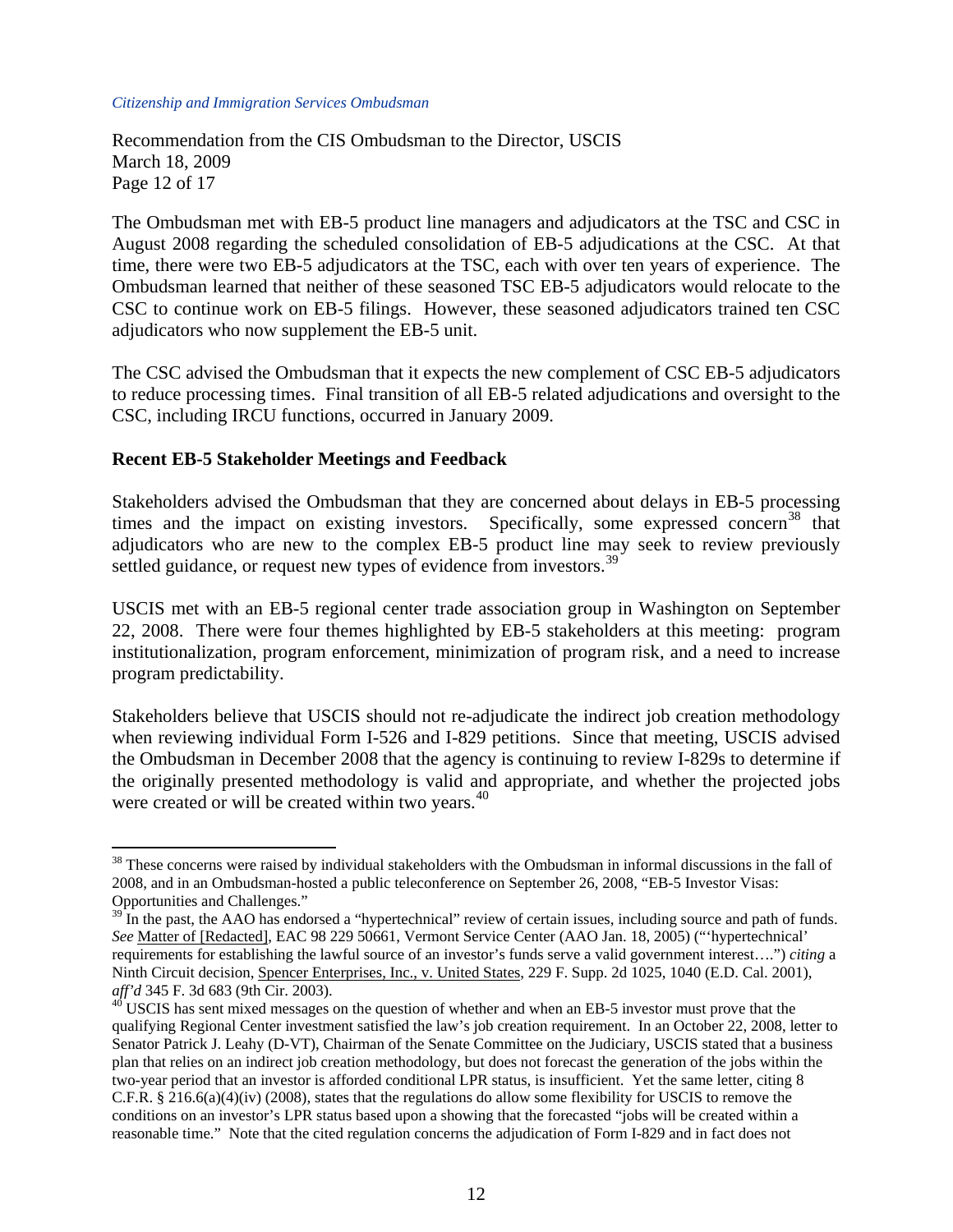Recommendation from the CIS Ombudsman to the Director, USCIS March 18, 2009 Page 13 of 17

# **III. ANALYSIS**

Based upon the foregoing discussion, EB-5 program administration has historically lacked continuity. For the EB-5 program to realize its full potential, it is essential that USCIS establish a regulatory and administrative environment to promote investor confidence that the program can be relied upon.

## **Accordingly, the Ombudsman makes the following recommendations to USCIS:**

## **1. Quickly Finalize the Special Legislation Regulations**.

USCIS drafted proposed regulations to implement the EB-5 special legislation in  $2002$ ,<sup>[41](#page-12-0)</sup> but these proposed rules remain in internal rulemaking review processes with the USCIS Office of Chief Counsel.<sup>[42](#page-12-1)</sup> Adjudicators in the field indicate that they are ready to address these longpending I-829 petitions to remove condition cases, but need final action on the regulations to move forward. Continued delay negatively impacts adjudicators and USCIS as a whole, as hours of customer service time are spent addressing congressional and direct customer inquiries on these cases. Finalization of these proposed regulations is overdue.

**For these reasons, the Ombudsman recommends that USCIS finalize regulations to implement the special 2002 EB-5 legislation which offers a certain subgroup[43](#page-12-2) of EB-5 investors a pathway to cure deficiencies in their previously submitted petitions.** 

## **2. Do Not Re-adjudicate the Job Creation Methodology Question.**

USCIS should issue Standard Operating Procedures (SOPs) for Form I-526 and Form I-829 adjudications that specifically instruct adjudicators that they are not to reexamine the job methodology issue. Repeat questioning, debate, and re-adjudication of complex economic models and analyses used to prove the ten full-time job creation requirement unnecessarily uses USCIS resources and results in adjudication delays. Eliminating this re-examination may result in increased speed and predictability in adjudications, and allow adjudicators more time to focus on other factual matters. The adoption of SOPs should yield greater regularity in process, and consequently, build confidence in EB-5 project developers and attract potential foreign national entrepreneurs.

1

specifically state that the investor must prove that the required jobs be created and filled within the two-year conditional LPR period initially granted to the EB-5 investor.<br><sup>41</sup> Supra note 27.

<span id="page-12-0"></span>

<span id="page-12-1"></span><sup>&</sup>lt;sup>42</sup> Information provided by USCIS to the Ombudsman (Jan. 30, 2008).

<span id="page-12-2"></span> $^{43}$  This subgroup includes only those EB-5 investors whose Form I-526 petition was filed and/or approved between January 1, 1995 and August 31, 1998.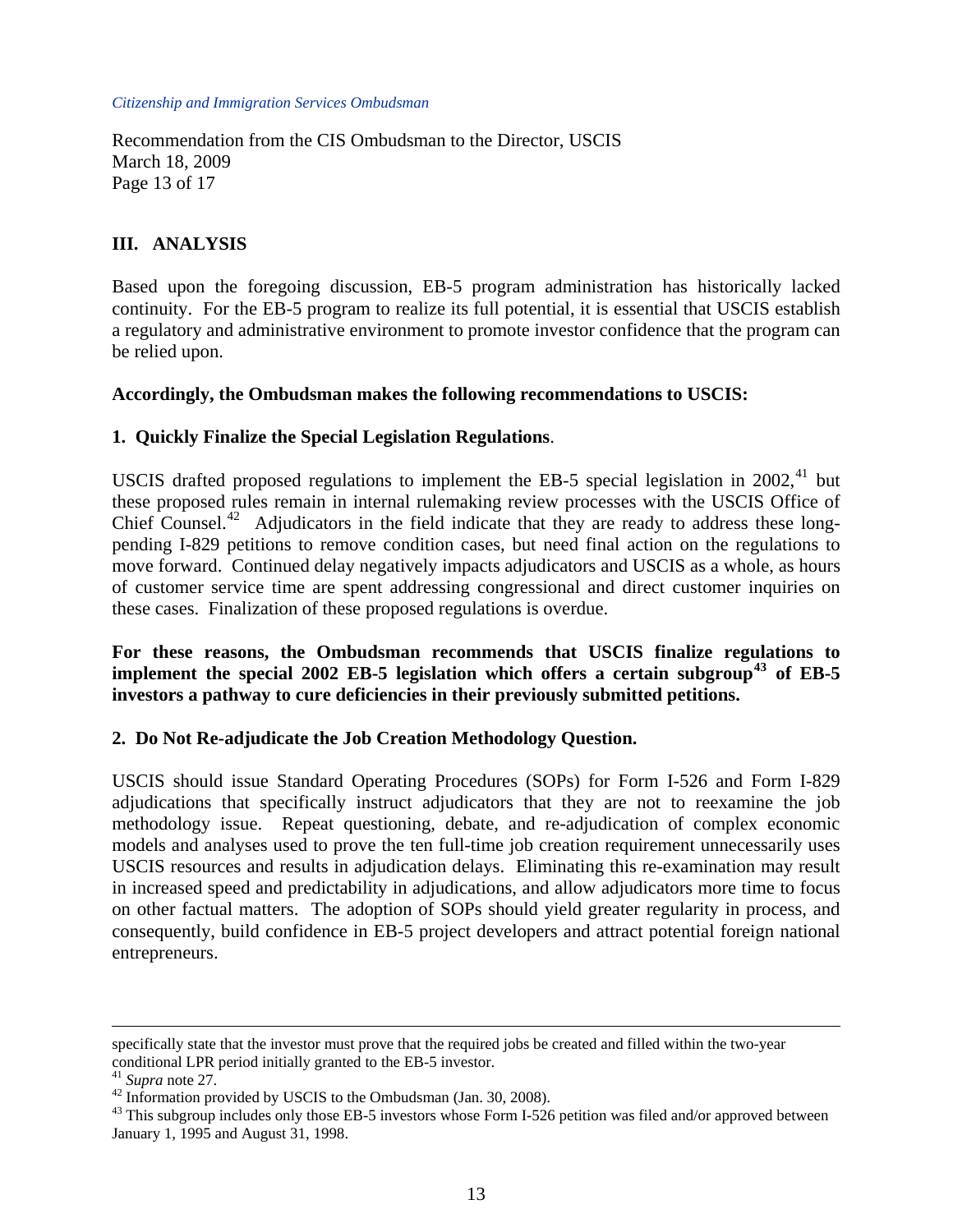Recommendation from the CIS Ombudsman to the Director, USCIS March 18, 2009 Page 14 of 17

Developers and investors should be able to rely on the rules applicable at the time they make their investments and expect the government not to revisit those rules when it adjudicates their cases. Accordingly, once the agency reviews the indirect job methodology presented by a developer in its submission seeking USCIS designation as an approved Regional Center, the issue should be considered conclusively established, absent clear error or fraud.

**For these reasons, the Ombudsman recommends that USCIS issue Standard Operating Procedures (SOPs) for Form I-526 and Form I-829 that specifically direct EB-5 adjudicators to not reconsider or re-adjudicate the indirect job creation methodology in Regional Center cases, absent clear error or evidence of fraud.** 

# **3. Issue More EB-5 Precedent/Adopted[44](#page-13-0) Decisions.**

 $\overline{a}$ 

Although the EB-5 visa category and the Regional Center pilot program have been in existence for over 15 years, many key terms have not been clearly defined by USCIS. Such ambiguity contributes to entrepreneur anxiety and uncertainty about the program, and ultimately to underutilization of this visa category. AAO issuance of additional precedent/adopted decisions would clarify USCIS' interpretation of key EB-5 terms and policies within specific fact patterns, and assist the business community, investors, and EB-5 adjudicators. For example:

- **Definition of Restructuring.** Current regulations do not define what level of restructuring or reorganization is required to render the purchase of an existing business a "new enterprise" under the EB-5 provisions. The AAO has held that simply buying and changing the legal name and/or the legal form of the business entity alone is insufficient to qualify the business as a "new enterprise."
- **Designation of High Unemployment Area and Effect of Later Changes in Unemployment Rate.** Clarification is needed on which government office(s) is/are appropriate to designate an area as a qualified "high unemployment area." The EB-5 legislation permits a lower (\$500,000) threshold investment in areas so defined. In addition, clarification is needed on what impact an improvement in the unemployment rate would subsequently have on an investor who invested in a formerly designated "high unemployment area." The lack of clarity in these matters might cause investors to avoid investing in areas which could otherwise benefit from an infusion of foreign capital and related job creation.

# **For these reasons, the Ombudsman recommends that USCIS designate more EB-5 Administrative Appeals Office (AAO) decisions as precedent/adopted decisions to provide**

<span id="page-13-0"></span><sup>&</sup>lt;sup>44</sup> USCIS adopted decisions are AAO decisions that the USCIS Director proactively identifies and considers binding policy guidance on USCIS personnel, and must be followed in all cases involving similar issues. *See generally* Ombudsman [Recommendation #20](http://www.dhs.gov/xlibrary/assets/CISOmbudsman_RR_20_Administrative_Appeals_12-07-05.pdf) (FR2005-20).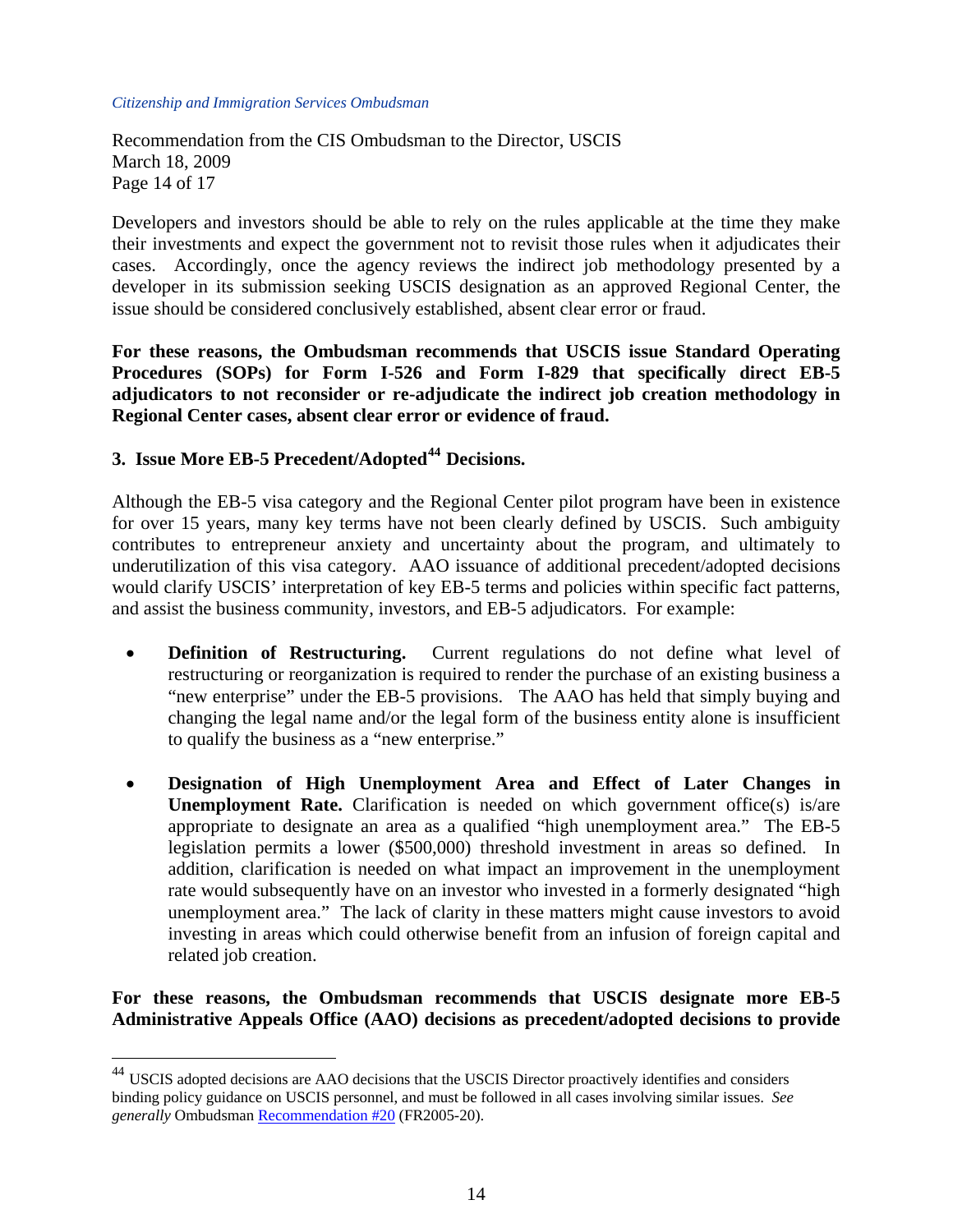Recommendation from the CIS Ombudsman to the Director, USCIS March 18, 2009 Page 15 of 17

**stakeholders, investors, and adjudicators a better understanding of the application of existing USCIS regulations to given factual circumstances**. The Ombudsman suggests that USCIS issue additional EB-5 precedent/adopted decisions as an interim measure until completion of formal rulemaking, as outlined in Recommendation #4 below.

#### **4. EB-5 Rulemaking Is Needed.**

The time is ripe to take a fresh look at how USCIS can best implement congressional intent in establishing the EB-5 category.

Given that four significant EB-5 precedent decisions<sup>[45](#page-14-0)</sup> effectively established extra-regulatory interpretations of law, the Ombudsman further recommends that USCIS initiate formal EB-5 rulemaking to advance a new set of rules to replace the combination of existing rules and controlling precedent decisions.<sup>[46](#page-14-1)</sup>

By engaging in formal rulemaking, USCIS will have a chance to reinvigorate the EB-5 program.

**For these reasons, the Ombudsman recommends that USCIS engage in formal rulemaking to further develop rules that will promote stakeholder and investor confidence as well as predictability in adjudicatory processes.** 

## **5. Form An EB-5 Advisory Group.**

USCIS should form an EB-5 inter-governmental advisory group composed of selected representatives from the Departments of Commerce, Treasury, State, Labor, and possibly, the Small Business Administration. Without recommending that these agencies have any adjudicatory role in determining the merits of an application or petition, this group should meet regularly to consult with USCIS on Regional Center designations, and to address other business, economic, and labor issues which impact the EB-5 program.

Some of the specific matters which the inter-governmental advisory group could provide invaluable insight and assistance with include: the examination of Regional Center submissions for such designation, including the business plan; the financial instruments described; the designation of high unemployment areas; and the validity of "indirect job methodologies" advanced by EB-5 project developers. Additional issues might include: appropriate levels of due diligence related to program integrity; the availability and reasonableness of requesting particular financial documents and/or asset identification; and issues surrounding the path of funds.

<span id="page-14-0"></span> $45$  Supra note 26.

<span id="page-14-1"></span><sup>&</sup>lt;sup>46</sup> To avoid further confusion or inequity, the regulations concerning new EB-5 filings should not be made retroactive.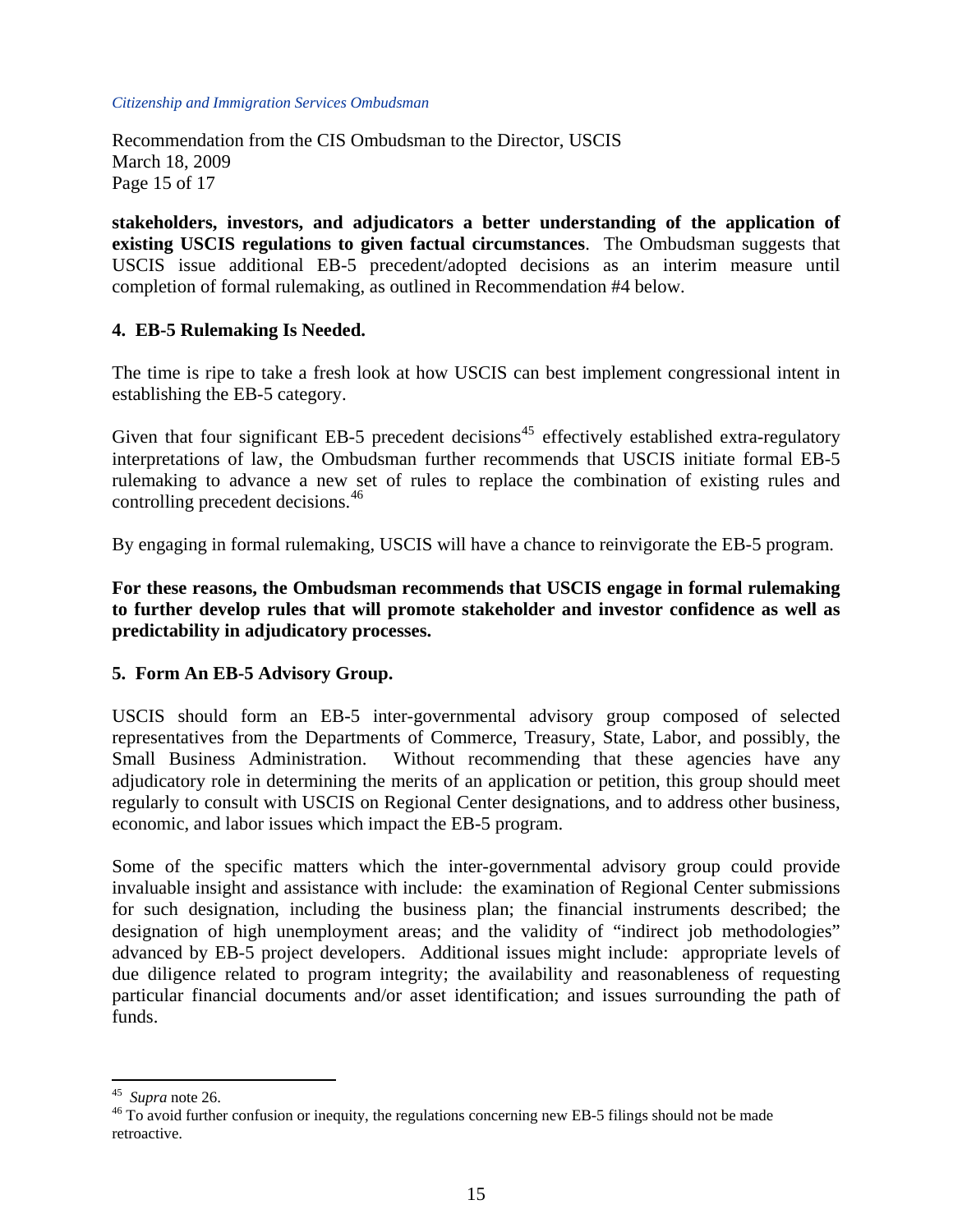Recommendation from the CIS Ombudsman to the Director, USCIS March 18, 2009 Page 16 of 17

**For these reasons, the Ombudsman recommends that USCIS form an inter-governmental advisory group to consult on domestic business, economic, and labor considerations relevant to EB-5 adjudications.** 

## **6. Offer A Special Handling Processing Option To EB-5 Investors.**

High net-worth individuals who are willing to risk in excess of \$500,000 in an investment in the United States require program predictability. Such entrepreneurs frequently make significant financial decisions in a matter of hours or days, and existing EB-5 case processing timeframes simply do not mesh well with the pace of progress expected in the business world. The Ombudsman notes that this is not a new concern -- the time USCIS takes to adjudicate these filings has been regularly mentioned as a source of difficulty by stakeholders and investors. This issue was specifically raised by stakeholders during a public meeting with USCIS in Washington in September 2004. It also was the subject of an April 6, 2005, letter from House Judiciary Committee Chairman James Sensenbrenner to then USCIS Director Eduardo Aguirre, requesting that USCIS process EB-5 cases more quickly by instituting a premium processing option, as well allowing for concurrent filing.<sup>[47](#page-15-0)</sup> The Ombudsman recognizes that it may be impractical for USCIS to institute the standard 15-day<sup>[48](#page-15-1)</sup> premium processing \$1,000 upgrade option<sup>[49](#page-15-2)</sup> for these complex EB-5 filings. However, USCIS may formulate an appropriately priced specialized handling option that is operationally sound (e.g., 60 days).

## **For these reasons, the Ombudsman recommends that USCIS offer a Special Handling Package option to EB-5 investors for faster adjudication of Forms I-526, I-829, and related applications for a higher fee.**

## **7. "Prioritize" Processing of Regional Center Related Filings.**

Section 4 of the Basic Pilot Program Extension and Expansion Act of 2003 states: "[i]n processing [EB-5] petitions … the Secretary of Homeland Security may give priority to petitions filed by aliens seeking admission under the pilot program...."<sup>[50](#page-15-3)</sup> Timely adjudications are of critical importance to EB-5 investors. Given the current state of the U.S. economy, USCIS should exercise this discretion and "prioritize" Regional Center filings.

Additionally, as a matter of administrative discretion, the Ombudsman suggests that USCIS consider accelerating its review and adjudication of all new applications seeking Regional Center approval and designation. In these difficult times, many communities nationwide could benefit from investments in newly created Regional Centers.

<span id="page-15-0"></span><sup>&</sup>lt;sup>47</sup> Supra note 15 at p. 26, citing to Chairman Sensenbrenner letter. "Concurrent filing" refers to the ability to simultaneously file Form I-485 along with Form I-526, rather than to file this form sequentially after the Form I-526 is approved. Existing regulations do not currently permit concurrent filing of these forms.

<span id="page-15-1"></span> $48$  8 C.F.R. § 103.2(f) (2008).

<span id="page-15-2"></span> $^{49}$  INA § 286(u); 8 U.S.C. § 1356(u).

<span id="page-15-3"></span><sup>50</sup> *Supra* note 5 (emphasis supplied).